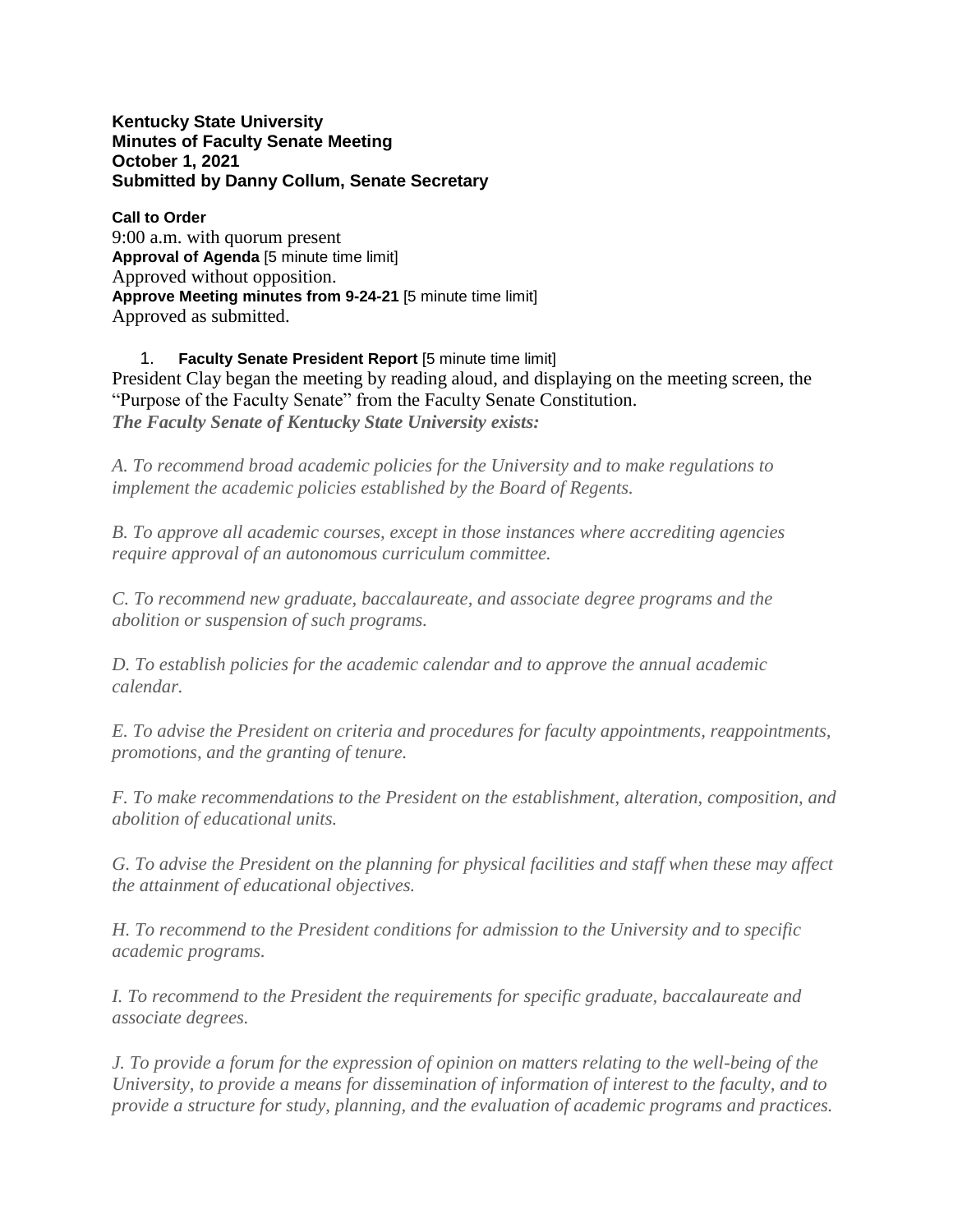Next, President Clay announced contact info for Covid 19 information, especially the campus email [covid19@kysu.edu.](mailto:covid19@kysu.edu) He also noted that protective and sanitizing supplies can be obtained from Facilities, email [issac.yett@kysu.edu.](mailto:issac.yett@kysu.edu)

In his meeting with the provost, President Clay reported that they discussed getting all the university-wide committees appointed and operating. They also discussed the need for faculty volunteers to work with the advising office, possible flat rate for graduate-level tuition, the CREE and Atwood institutes, transfer agreements with other schools, CDC guidelines, curriculum guides and the development of a new strategic plan.

The Executive Committee is getting all committee and Senate documents posted on Teams so that they are accessible to all faculty. They discussed the possibility of getting Dr. Aaron Thompson to attend one of the Executive Committee meetings, and issues with the four-day class schedule. President Clay also noted that the SGA president has been invited to attend all Senate Executive Committee meetings.

October 9 is the 2021 Homecoming 3K Walk and Run for Breast Cancer.

Senator Griffis noted that October 12 is now a holiday on the Academic Calendar.

Dr. Clay announced that Midterms are Oct 2-8. . Homecoming is Oct 8-10. Last day for students to submit work for an incomplete grade from Spring & Summer 2021 is Oct 8. Academic Holiday is Oct 11 (Columbus Day), Midterm grades are due Oct 13. Founders' Day [at the time of the meeting] was to be Oct 15. [Later changed to October 8]. Last day to drop course with a "W"- Oct 22.

**Faculty Regent Updates** [5 minute time limit-Dr. Herman Walston- NA

**General Education Update**, [5 minute time limit] Bruce Griffis – NA

**Administration Updates** [5 minutes each] **Nurse Todd**- **Safety**

On behalf of Dr. Deams and Dean Sims she announced that midterm study spaces had been created in the Student Center. She announced that Facilities is focusing its efforts on the residence halls. In staff and faculty office areas, contractors are only emptying trash that is put into hallways and cleaning bathrooms. Cleaning supplies are available from Issac Yett. Regarding Homecoming events. The mask requirement will be the same for Homecoming events as for everything else on campus. Masks are required at all times indoors and in large groups outdoors. Alumni will be required to mask on the shuttles. Masks will be provided upon request. There are new dates for testing and vaccination clinics on campus: October 2 and 23 and November 13. As of today, people 65 and up, the immunocompromised and frontline workers are eligible for Pfizer boosters six months after the second dose. All university employees are considered frontline workers.

## **Dr. Colson-Clark**- **Advising**

University College is hoping to implement a  $2+2$  advising model, meaning students have an advisor from University College for the first two years and one from the faculty in their major for the last two years. Review of this plan is going on now. It would begin Fall 2022, which means beginning with pre-registration April 1, 2022.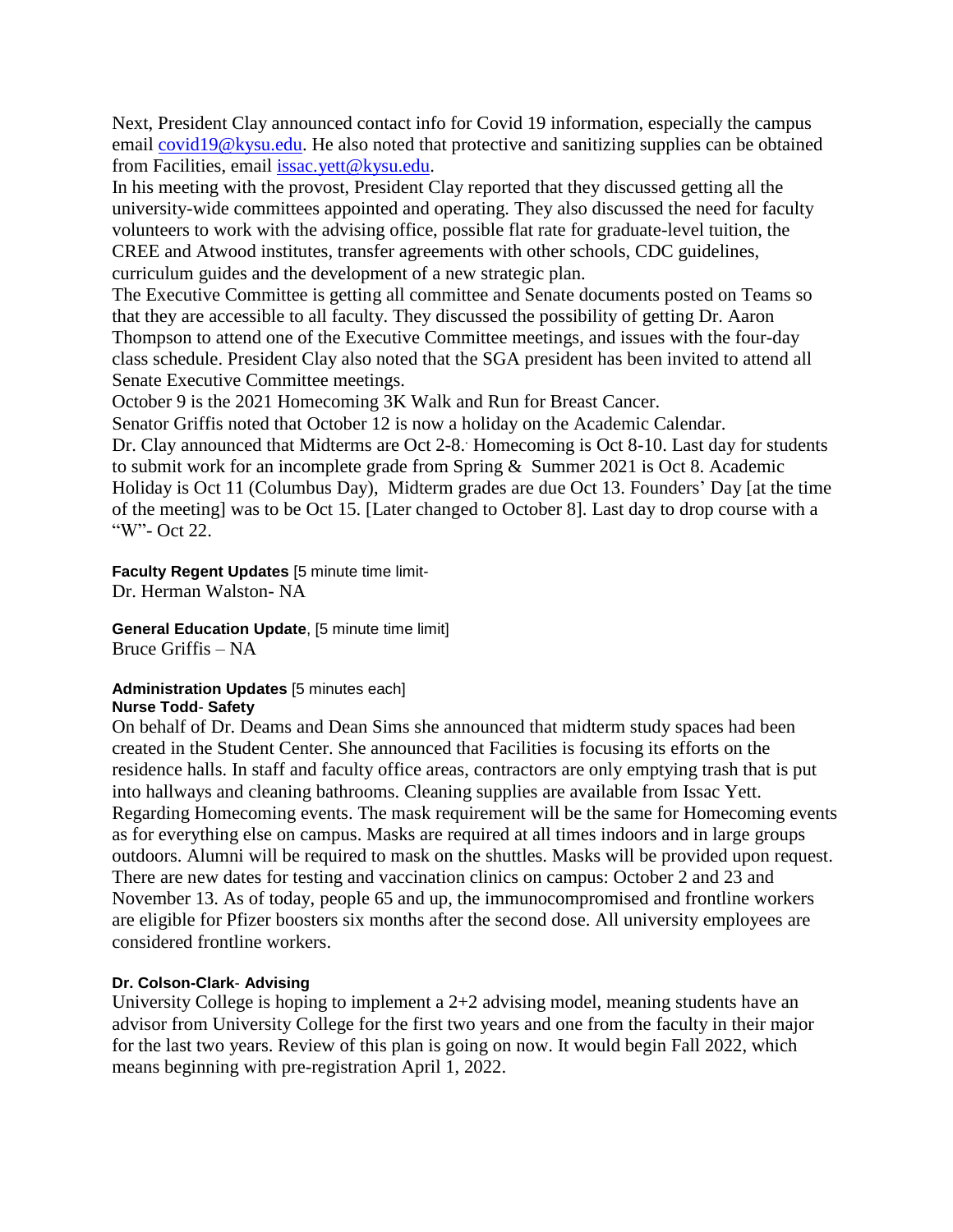Senator Griffis pointed out that in some areas faculty will need to be involved before the third year if students have to prepare for professional testing.

Dr. Colson-Clark replied that some areas do this already, particularly nursing and social work. Dr. Freeman-Taylor asked why the first two years with an advisor when the core is now only 32- 36 hours?

Dr. Colson-Clark said that she would consider other plans, but that 2+2 is best practice. Senator Obielodan asked where do transfers enter the system, especially those who come with an A.A. degree. And how do we keep students out of classes that they are not eligible for?

Dr. Colson-Clark said students get a curriculum guide for their area of interest so they can take responsibility for their academic progress. She also asked what other sign-offs should our registration system require? University College is trying to put together a holistic approach that includes students and academic units. She also responded that transfers should go to the departments. Transfer transcript analysis should be done in the departments.

Mara Merlino noted that, for some departments with few faculty and large enrollments, taking on advising will be a big workload. Is there more that can be done to automate the system for things like pre-requisites?

Dr. Colson-Clark said that University College has requested funding for DegreeWorks and other software that would automate these processes. She also said that by the time students get to the departments for advising they should know what track they are on and what they need. Dr. Colson-Clark also announced that there will be a Career Fair October 28.

## , **Dr. Schneller/Graves Academics/Research /Accreditation & Assessment**,

Dr. Schneller noted that Dr. Graves has been assembling curriculum guides for every program and much of that work is done. She reported that Business is having its accreditation site visit. She also announced a number of grants including ones to agriculture for work with farmers and education for teacher education.

On the government relations front, she pointed out that the Build Back Better Act in progress in the U.S. Congress has many measures affecting higher education. We should stay informed and contact our representatives.

Dr. Schneller announced that Dr. Lauren Graves is leaving Kentucky State University. Dr. Schneller will be picking up some of Dr. Graves' work and Institutional Research will take some of it.

Dr. Graves reported that most 2021 assessment reports are in, and they all should be.

# **Review the Qualtrics data in reference to the Resolution and decide next steps**

President Clay reported that the poll regarding the Faculty Senate Resolution on University Governance had 59 respondents. Forty said that the Senate should go forward with the resolution. Nineteen said we should not. The Professional Concerns Committee will consider this information and recommend further action, or inaction, at the next Senate meeting.

## 9.. **Senate Committee Reports** [5 minutes each]

# **Academic Policy Committee report [**5 minute time limit]

APC Chair Kristopher Grimes reported that he met with the provost about the four-day class week. APC wants feedback from all faculty on this issue. They are developing a survey that we will be seeing soon. APC and the provost want your input.

**Curriculum Committee report** [5 minute time limit]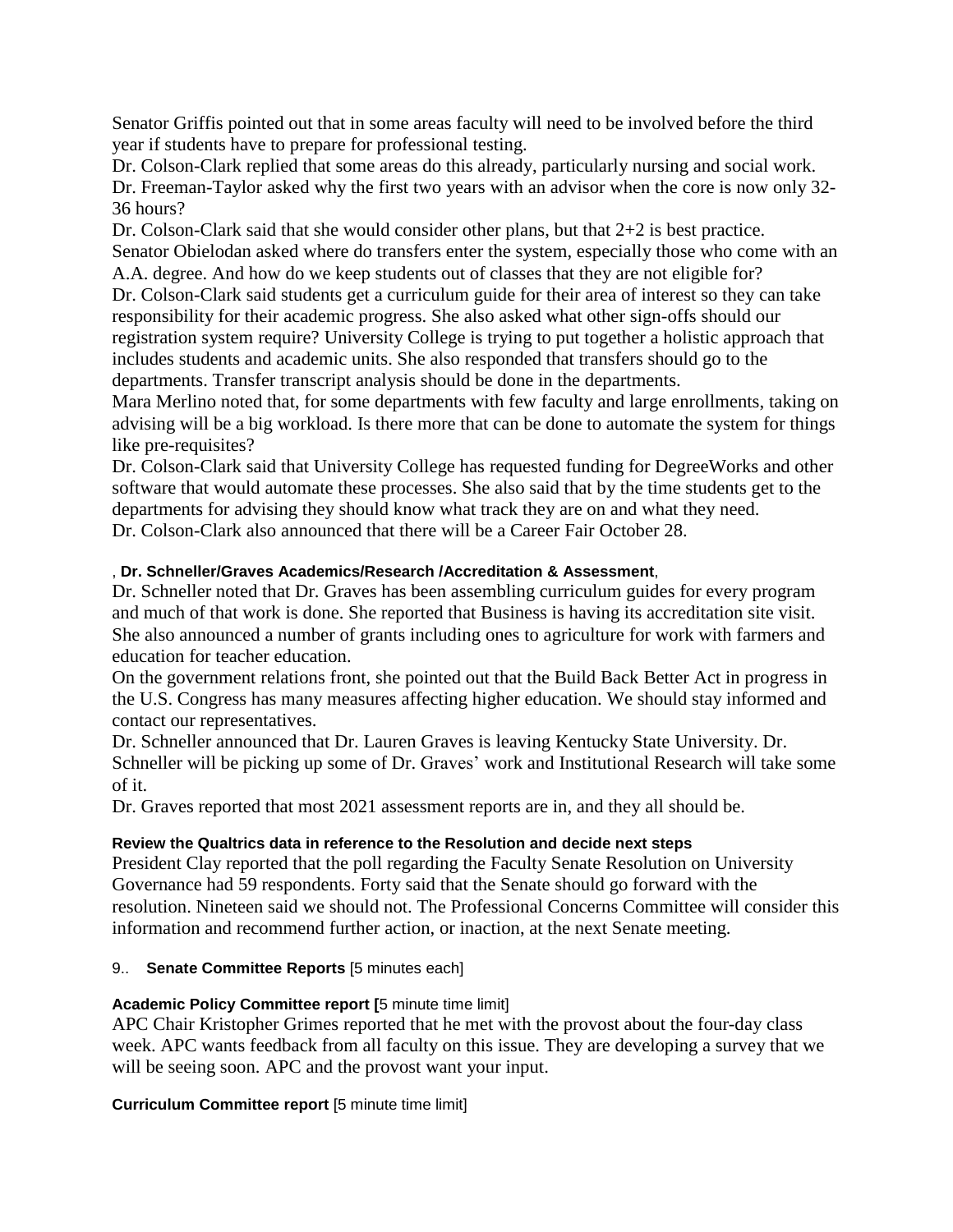Senator Wang reported that the committee has a new secretary, Yun Jiang. There were no proposals at the last meeting, so they discussed the program review process and a program approvals document that is forthcoming. He said that Dr. Graves' work with the committee has been very helpful, and he hopes Dr. Schneller will be able to continue that or designate someone to fill that role.

## **Professional Concerns Committee** report [5 minute time limit]

PCC Chair Gary Stratton reported that, at its last meeting, the committee approved the Resolution on University Governance. Since then, they have also worked on a resolution regarding the upcoming presidential search to make sure that Dr. Aaron Thompson knows what our wishes are regarding faculty representation. He presented the text of this resolution that was approved by his committee:

*Faculty Senate Resolution on Presidential Search*

*Whereas the last Presidential Search Committee had no regular faculty representation and had only a quasi-administrator (a division chair) representing faculty;*

*Whereas the last Presidential Search Committee refused to put the faculty's consensus choice for finalist, Dr. Aaron Thompson, on the list of finalists, in defiance of a full-faculty resolution; Whereas the last Presidential Search lacked transparency in how faculty input was used, if at all, in its decision to hire a candidate whose record was marred by financial impropriety in his previous appointment as a college president;*

*Be it resolved that Faculty Senate is requesting that at least two regular teaching faculty nominated by Faculty Senate, in addition to the Faculty Regent, be appointed to the Presidential Search Committee currently being formed, and that this Committee make a commitment to fairness and transparency in the upcoming presidential search process.*

Dr. Stashia Emmanuel inquired why this needed to be a resolution? Why can't this be communicated directly by the Senate President?

Dr. LeChrista Finn asked what is the intent of this resolution? Why is it needed? Why does this have to be so formal?

Senator McCutchen asked how does this relate to Executive Committee's prospective meeting with Dr. Thompson? Can we poll the faculty on this resolution?

Senator Collum noted that the executive committee does not have a meeting with Dr. Thompson scheduled yet, and the Board of Regents is meeting October 16.

Dr. Finn said that poll numbers, such as the one done on a prior resolution, don't reflect the whole faculty because everyone doesn't get all the information.

Dr. Helen Smith noted that in the past Faculty Senate documents, including action items and resolutions coming from the committees, were distributed directly to all faculty, not just to deans and chairs.

Dr. Finn further asked whether this resolution would be seen as an endorsement of Aaron Thompson for KSU president. She suggested that we delete his name from the text.

Dr. Peter Smith said that the background here is that during the last presidential search, when Kim Sipes was Senate President, there was widespread concern about the search process that resulted in a faculty vote of no-confidence in the Board of Regents and its Chair. That all began with a request for more faculty representation on the search committee that was turned down by the Board.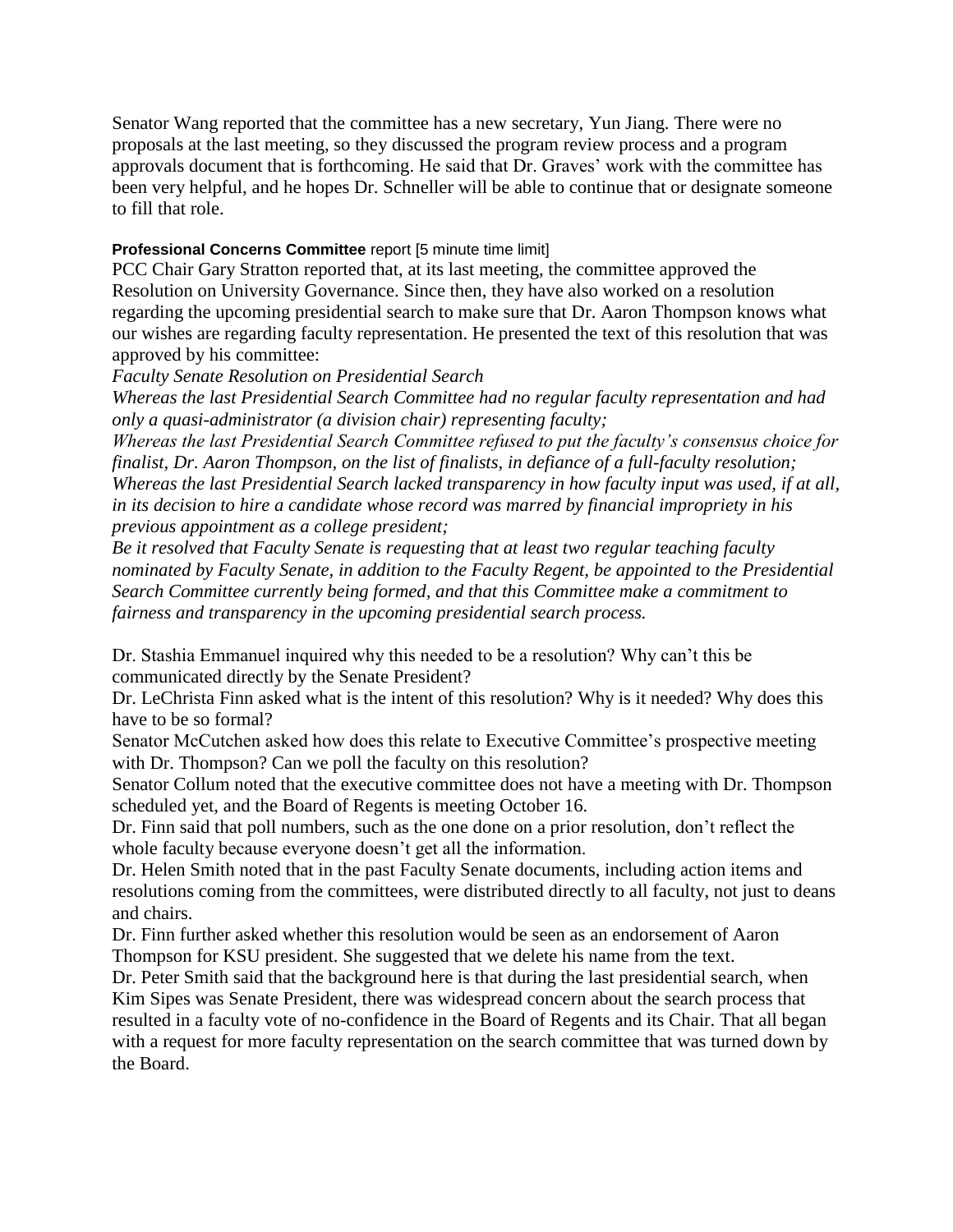Senator Collum offered a friendly amendment to remove reference to Dr. Thompson from the text and replace that with a statement that the last search committee *"refused to put the faculty's favored candidate on the list of finalists, in defiance of a full-faculty resolution."*

The Senate voted with 14 supporting the amendment, no votes against it and no abstentions. The Senate then moved to a vote on the amended resolution. The resolution passed with 16 votes for it, none against and no abstentions.

## **Budget and Academic Support Committee report** [5 minute time limit}

Committee Chair Jennifer Ballard-Kang reported that a recording of BASC's meeting with VP Greg Rush is in the committee's folder on Microsoft Teams. Mr. Rush said he would be willing to come before the entire Senate when the investigation of the school's finances is complete. He wants to work with BASC on the 2022 budget. He also said that the indirect cost recovery on grants would be suspended for this year.

BASC is going to prepare a report on the percentage of spending devoted to instruction by KSU compared to its peer institutions.

The poll of faculty on adding a plus or minus grading option was 42 for the change and 41 against it.

Senator Ballard-Kang also reported that she is working on getting course fees directed to the relevant academic unit instead of being swallowed by the general fund.

Senator Collum, a BASC member, pointed that Mr. Rush told us that KSU had already taken its fourth quarter payment from the state in advance in order to meet payroll and pay bills, and that is the reason for the media reports that we will run out of money by April. Mr. Rush also told the committee that, as of that time, no personal corruption had been found in the investigation of KSU finances.

Dr. Mara Merlino noted that the suspension of indirect cost recovery will be a disincentive for grantwriting. She understands the crisis, but this really pulls the rug out from under faculty who have worked to bring money into KSU.

Senator Ballard-Kang acknowleged that it had to be one of our priorities to get that reinstated as soon as possible.

Senator Hannemann commented that BASC should talk to VP Rush about going to zero-based budgeting, at least for the next couple of years.

Senator Lucas asked if this news about grants meant that the travel and professional development portions of grants were also frozen?

Senator Ballard-Kang replied that Indirect Cost Recovery was all that was discussed in the committee meeting.

Senator Obielodan noted that in the two years he served as chair of his unit, he never received a budget.

Dr. Schneller clarified that grant-funded travel and Title III professional development travel are not affected by the freeze on travel expenses.

## **Other Business [10 minute time limit]**

There was no other business.

## **Adjournment**

The Senate adjourned at 10:45.